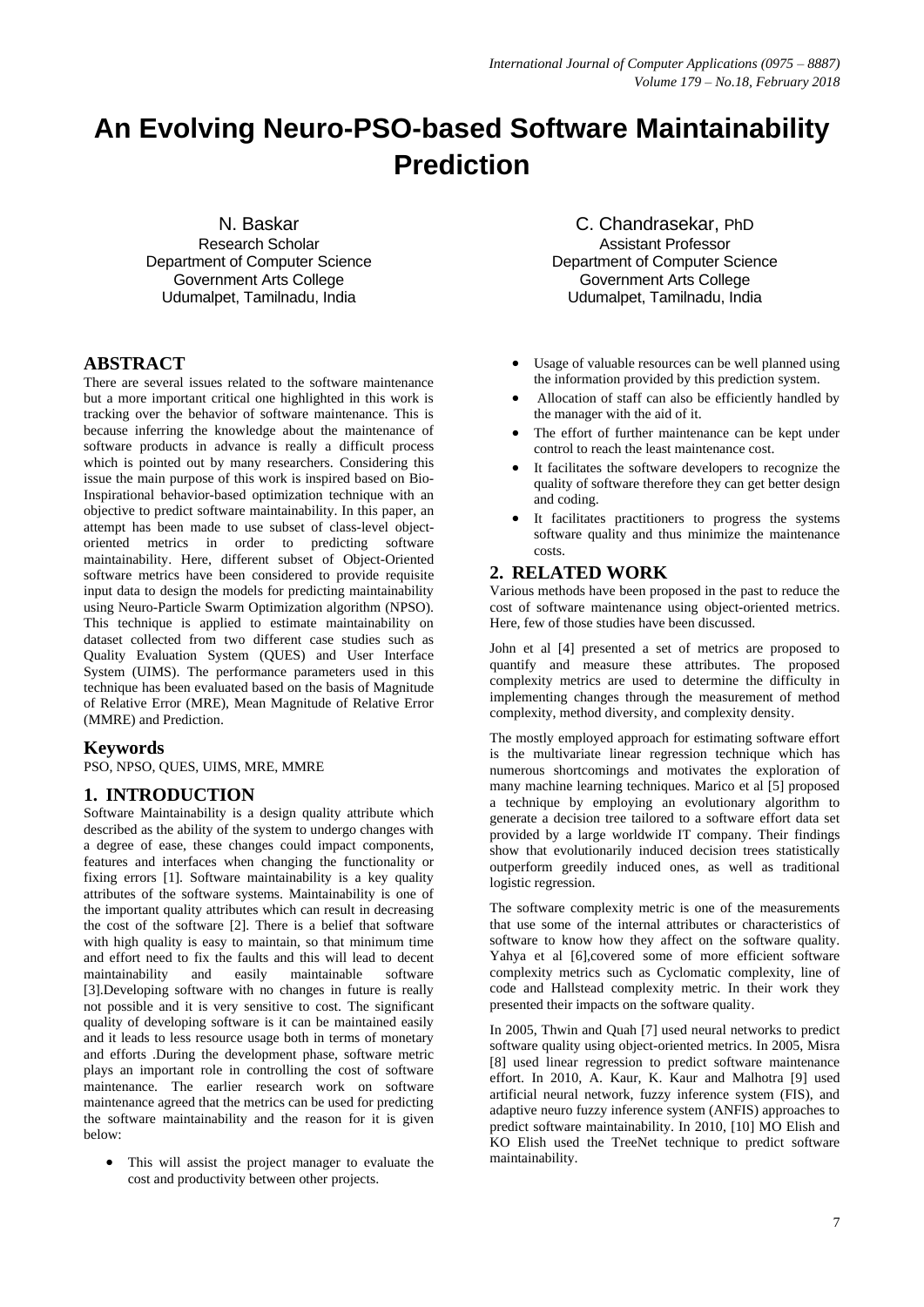In the study performed by Ruchika and Anuradha [11] an attempt has been made to evaluate and examine the effectiveness of prediction models for the purpose of software maintainability using real life web-based projects. Three models using Feed Forward 3-Layer Back Propagation Network (FF3LBPN), General Regression Neural Network (GRNN) and Group Method of Data Handling (GMDH) are developed and performance of GMDH is compared against two others i.e. FF3LBPN and GRNN. With the aid of this empirical analysis, they suggest safely that software professionals can use OO metric suite to predict the maintainability of software using GMDH technique with least error and best precision in an object oriented paradigm.

Probabilistic Neural Networks (PNN) is a feed forward neural network created by Ibrahim [12]. It is based on Bayesian network and Kernel Fisher discriminate analysis. In a PNN, the operations are organized into a multilayered feed forward network. First layer is input layer where one neuron is present for each independent variable. The next layer is the hidden layer. This layer contains one neuron for each set of training data. It not only stores the values of the each predictor variables but also stores each neuron along with its target value. Next is the Pattern layer. In PNN networks one pattern neuron is present for each category of the output variable. Last layer is output layer. At this layer weighted votes for each target category is compared and selected.PNN are known for their ability to train quickly on sparse datasets as it separates data into a specified number of output categories. The network produces activations in the output layer corresponding to the probability density function estimate for that category. The highest output represents the most probable category.

GRNN is a modification of Probabilistic Neural Network (PNN) for regression problems. It is a one-pass learning algorithm with highly parallel structure and provides a smooth transitions from one observed value to another even with sparse data in a multidimensional measurement space [13]. If the relationship between independent variables and dependent variables is very complex and not linear in nature, this modified form of regression is a perfect solution. It is very fast in learning and converges to the optimal regression surface as the number of samples becomes very large and allows learning from previous outcomes.

In an attempt to address this issue quantitatively, the main purpose of the work done in [14] is to propose use of few machine learning algorithms with an objective to predict software maintainability and evaluate them.

In the study done by Lov Kumara [15], empirically investigates the relationship of existing class level objectoriented metrics with a quality parameter i.e. maintainability. Here, different subset of Object-Oriented software metrics have been considered to provide requisite input data to design the models for predicting maintainability using hybrid approach of neural network and genetic algorithm.

# **3. PROBLEM DEFINITION**

If the result in the output layer is not ideal, the network will calculate the variation of errors and propagate errors back along the former route while correcting the weight. This process is repeated until it gets the satisfied result or it reaches the maximum number of iterations. Therefore, BP algorithm is also called as the back propagation of error. Although BP network has been widely used, it has serious flaws of slow convergence, prone to local minima, poor generalization and etc.

## **3.1 Solution Overview**

The Neural Network models act as efficient predictors of dependent and independent variables due to its character in modeling where they possess the ability to model complex functions. In this approach, Particle Swarm Optimization algorithm is used for updating the weight during learning phase.

# **3.2 Proposed Methodology for Maintainability Prediction using Neuro-Particle Swarm Optimization**

In this section the proposed Neuro-Particle Swarm Optimization (NPSO) algorithm is discussed in detail for predicting software maintainability. The PSO algorithm, when introduced into a BP neural network to optimize its initial weights and thresholds, is well suited for addressing some of the deficiencies caused by the randomness of the initial weights and thresholds of BP Neural Networks.

# **3.3 Back Propagation Neural Network (BPNN)**

During classification, a preprocessed data vector is first copied into input unit activations. Based on these values, and on the values of weights between input and hidden units, hidden units then calculate their activations. Based on hidden unit activations and hidden-to-output weights, output units calculate their activations. The network"s chosen classification is then read from the output unit activations, which usually represents each class into which the input data can be mapped [16].



**Fig.1 Back Propagation Neural Network (BPNN)**

# **3.4 Particle Swarm Optimization**

Particle Swarm Optimization (PSO) is a population-based stochastic optimization technique inspired by bird flocking and fish schooling which was originally designed and introduced by Kennedy and Eberhart (1995) [17] and is based on iterations. The algorithmic following PSO starts with a population of particles whose positions represent the potential solutions for the studied problem and velocities are randomly initialized in the search space. In each iteration, the search for optimal position is performed by updating the particle velocities and positions. Also in each iteration, the fitness value of each particle"s position is determined using a fitness function. The velocity of each particle is updated using two best positions, namely personal best position (pbest ) and global best position (gbest). The pbest is the best position the particle has visited, and gbest is the best position the swarm has visited since the first time step. A particle's velocity and position are updated as follows.

$$
V(t + 1) = w \cdot v(t) + c_1 r_1 \left( pbest(t) - X(t) \right) +
$$
  

$$
c_2 r_2 \left( gbest(t) - X(t) \right); \quad t = 2, 3,..p \quad (1)
$$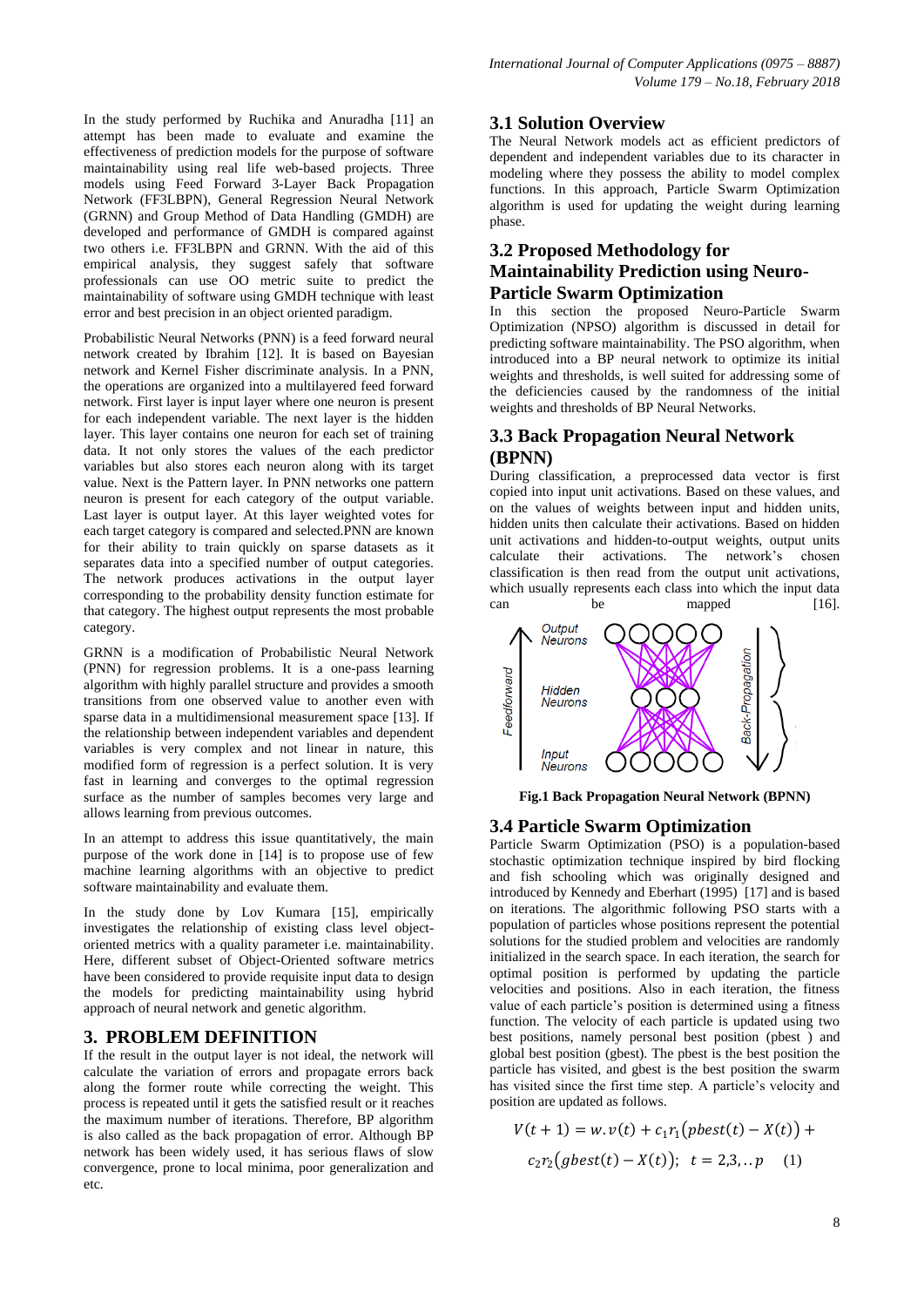$$
X(t + 1) = X(t0 + V(t + 1))
$$
 (2)

Where, X and V are position and velocity of particle, respectively. W is inertia weight, c1 and c2 are positive constants, called acceleration coefficients which control the influence of pbest and gbest on the search process, P is the number of iterative generation, r1 and r2 are random values in the range  $[0, 1]$ .

#### **3.5 Global Best PSO**

The global best PSO (or gbest PSO) is a method where the position of each particle is influenced by the best-fit particle in the entire swarm. It uses a star social network topology where the social information obtained from all particles in the entire swarm. In this method each individual particle has a current position in search space, a current velocity, and a personal best position in search space. The personal best position corresponds to the position in search space where particle had the smallest value as determined by the objective function, considering a minimization problem. In addition, the position yielding the lowest value amongst all the personal best is called the global best position which is denoted by gbest.

#### **3.6 Local Best PSO**

The local best PSO (or lbestPSO) method only allows each particle to be influenced by the best-fit particle chosen from its neighborhood, and it reflects a ring social topology . Here this social information exchanged within the neighborhood of the particle, denoting local knowledge of the environment [17 18].

#### **3.7 Algorithm of PSO**

The basic algorithm of particle swarm optimization is discussed in this subsection. The PSO is defined with following parameters where TPS is the number of total number of particles in the swarm and each of them have their own position represented using xposi in a given search space. Each particle has the capability to move with the velocity of Veli. During each iteration the particles are moved randomly to take their new position and they have their own best position traversed so far and it is stored and represented using pbest,i. The overall best known position from the whole swarm is denoted as gbest,i. randp and randg are uniformly distributed random numbers in the range [0,1], n is the number of dimensions.

For each particle  $i = 1, ..., TPS$  do the following:

- Setup the initial position xposi of all particles within the lower boulo and upper bouup boundry position of search space.
- Assign initially the known best position of particles as xposi
- pbest,i<= xpos
- If (fitness( $pbest,i$ ) < fitness( $qbest,i$ .)) revise the swarm's best known position: gbest,i. ← pbest,i
- Initialize the particle's velocity: Veli  $\sim U(-1)$ bouupboulo|, |bouup-boulo|)

Until a termination criterion is met ( number of iterations performed, or a solution with adequate objective function value is found), repeat:

For each particle  $i = 1, \dots$ , TPS do: Pick random numbers: *rand*<sub>p</sub>, *rand*<sub>g</sub> ~  $U(0,1)$ For each dimension  $d = 1, ..., n$  do: Update the particle's velocity:

 $vel_{i,d} \leftarrow \omega vel_{i,d} + \varphi_p \, rand_p \, (p_{best,i}-xpos_{i,d}) +$  $\varphi_{\rm g}$  *rand*<sub>g</sub> ( $g_{\rm best,d}$ -xpos<sub>i,d</sub>) Update the particle's position:  $xpos_i \leftarrow xpos_i + vel_i$ 

- If  $(fitness(xpos_i) < fitness(p_{best,i}))$  do: Update the particle's best known position:  $p_{best,i} \leftarrow x_i$
- If  $(\text{fitness}(p_{\text{best},i}) < \text{fitness}(g_{\text{best},i})$  update the swarm's best known position:  $g_{best,i} \leftarrow p_{best,i}$
- Now gbest,i holds the best found solution.

The coefficient ω controls the influence of the previous velocity on movement and it is called as inertia weight. And  $\varphi_p$  and  $\varphi_g$  are acceleration co-efficient's which lies between  $0 \leq \varphi_p, \varphi_g \leq 2$  the velocity vector may grow to infinity if the value of  $\omega$ ,  $\varphi_p$  and  $\varphi_g$  is not set correctly. This can be overcome by controlling the particle velocity to lie in  $[Vel<sub>min</sub>]$ , Velmax].

## **3.8 Neuro-PSO Software Maintenancebased Prediction Model**

To optimize the Neural Network the PSO algorithm is used to initialize weight assignment between the network layers and initializing thresholds between neural nodes to perform global search within the solution space and to determine optimal initial weights and threshold at a fast convergence rate. The NPSO can utilize these initial weights and thresholds for both training and testing samples.

The procedure of the Neuro-PSO can be described as follows:

- 1. Initialize PSO parameters (population size, speed and position of particles and iterations).
- 2. Determine the topology of the BP neural network and generate population particles. Each dimension of the particle corresponds to a neural network connection weight or threshold. So the dimension of the particle can be expressed as follows

Particles: 
$$
Xi = (xi1, xi2, \ldots, xiD)T, i = 1, 2, \ldots, n
$$

\n $D = (IH) + (HO) + H + O$ 

where I, H and O represent the number of nodes in the input layer, hidden layer and output layer of the BP neural network, respectively and D is Dimension.

- 3. Selecting fitness function, the inertia factor and the maximum iteration times. Randomly initializing the velocity and position of each particle.
- 4. Calculating fitness value of each particle by the following equation. The  $P_{best}$  is selected as the positions of the current particles and g<sub>best</sub> selected as the best position of all the particles. If current fitness value is lesser than the Pbfitness value, the current one replaces the Pb.

$$
\text{Particle fitness value} = \frac{1}{N} \sum_{i=1}^{i=N} \sum_{j=1}^{j=C} \left( y_{ij}^d - y_{ij} \right)^2
$$

 $y_{ii}^d$ *ij y* Where,

is real output of the network.

 $y_{ii}$  is the predicted output of the network.

N is the total number of training samples,

C is the number of output neurons

5. The best particle of the current particles is stored. The velocity and position of each particle is updated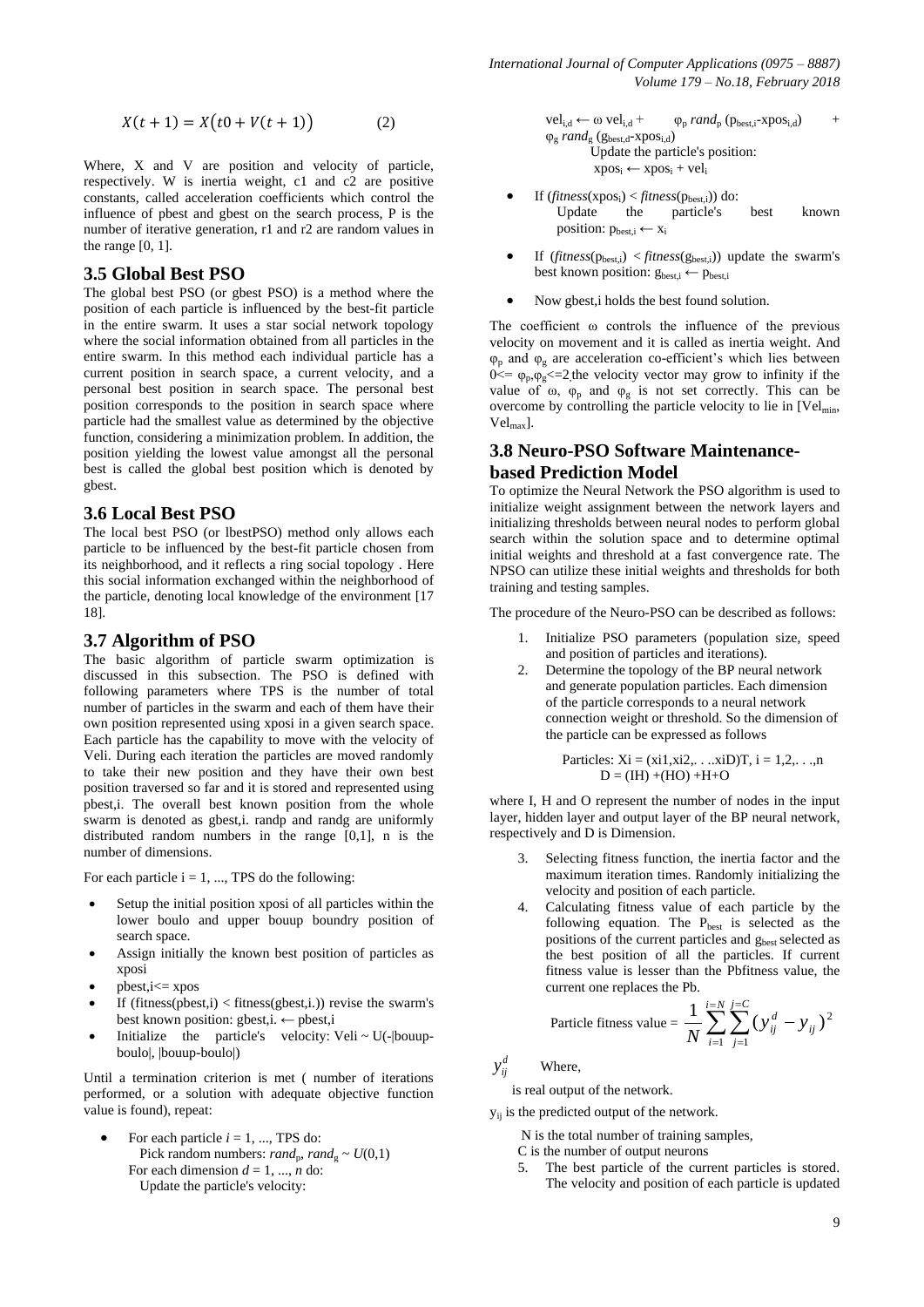as shown below, and then generate the new particles. If velocity or position of particle is beyond the boundary, the velocity or position should be reset randomly.

$$
\mathbf{vel}(t+1) = (\omega^* \mathbf{vel}(t)) + (\varphi_p^* \mathbf{rand}_p^* (\mathbf{p}_{\text{best}}(t) - \mathbf{xpos}(t)) + (\varphi_g^* \mathbf{rand}_g^* (\mathbf{g}_{\text{best}}(t) - \mathbf{xpos}(t)) - \mathbf{xpos}(t+1)) = \mathbf{xpos}(t) + \mathbf{vel}(t+1)
$$

- 6. Evaluate each new particle"s fitness value. If the ith particle's new position is better than  $P_{best}$ ,  $P_{best}$  is selected as the new position of the ith particle. If the best position of all new particles is better than  $g_{best}$ , then  $g_{best}$  is updated.
- 7. If the maximal iteration times or the fitness values are met, stop the iteration, and the positions of particles represented by g<sub>best</sub> are the optimal best solution. Otherwise, the process is repeated from step<sub>3</sub>.
- 8. Taking the weights and threshold values which is optimized by PSO as the initial parameters, the BP network makes autonomous learning.

The training phases of the NPSO are as follows:

- 9. Initialize the network. The network structure, expected output and learning rate are determined according to the sample characteristics. The PSO algorithm optimization is used to derive the optimal individual solution for the initial weight value and threshold of the network.
- 10. Input the training sample and calculate the output of the network layers.
- 11. Calculate the learning error of the network.
- 12. Correct the connection weight values and thresholds of the layers.
- 13. Judge whether the error satisfies the expectation requirements and whether the number of iterations has reached the set training limit. If either condition is met, then the training ends. Otherwise, the iterative learning process continues.



 **Fig.2 Work Flow of Neuro-PSO based Software Maintenance Prediction**

#### **3.9 Maintenance Dataset Description**

In this paper, the maintenance effort data is obtained from Object-Oriented software data sets published by Li and Henry [19]. The Software Systems are User Interface System (UIMS) and Quality Evaluation System (QUES) are chosen for computing the maintenance effort. The softwares system, UIMS have 39 and QUES have 69 classes. The data was collected by the author over the past three years. The maintainability of software is measured by the number of lines changed per class.

| <b>Table 1 Dataset Attribute Description</b>                   |                                                                                                                                             |  |  |  |  |  |  |
|----------------------------------------------------------------|---------------------------------------------------------------------------------------------------------------------------------------------|--|--|--|--|--|--|
| <b>Depth of Inheritance</b><br>Tree (DIT)                      | It is defined as the longest path<br>from root to leaf node. The deeper<br>the hierarchy the higher is the<br>complexity of the predecessor |  |  |  |  |  |  |
| It is the number of local methods in<br><b>Weighted Method</b> |                                                                                                                                             |  |  |  |  |  |  |
| <b>Complexity (WMC)</b>                                        | a class                                                                                                                                     |  |  |  |  |  |  |
| <b>Number of Children</b>                                      | It is the number of subclasses a                                                                                                            |  |  |  |  |  |  |
| (NOC)                                                          | class contains                                                                                                                              |  |  |  |  |  |  |
| <b>Coupling between</b>                                        | It is the number of classes to which                                                                                                        |  |  |  |  |  |  |
| Objects (CBO)<br>a class is interdependent on                  |                                                                                                                                             |  |  |  |  |  |  |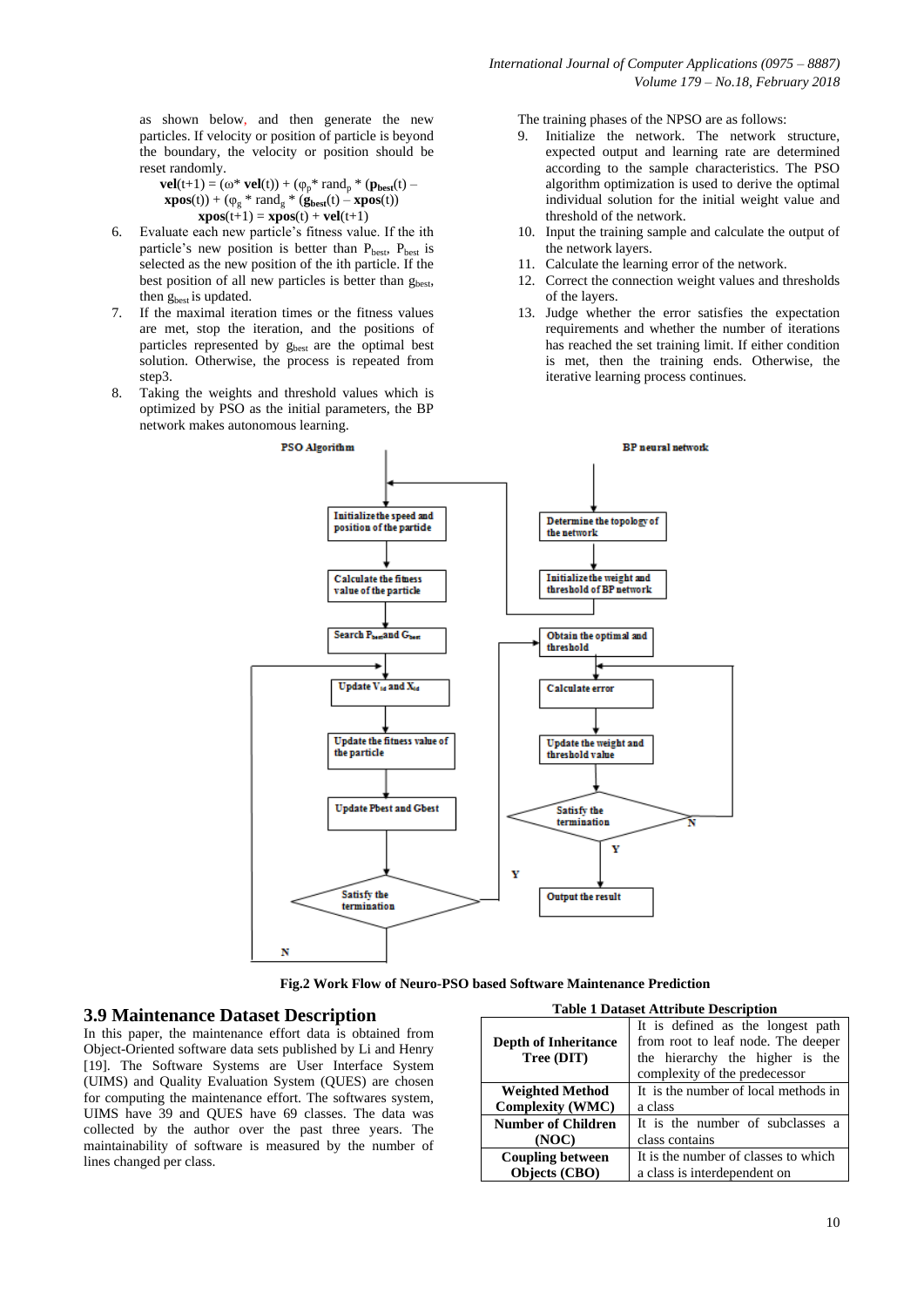| <b>Lack of Cohesion of</b><br><b>Methods (LCOM)</b> | It is based on the numbers of pairs<br>of methods that shared references<br>to instance variables                                                  |  |  |  |  |  |
|-----------------------------------------------------|----------------------------------------------------------------------------------------------------------------------------------------------------|--|--|--|--|--|
| <b>Messaging Passing</b><br><b>Coupling (MPC)</b>   | This metric measures the numbers<br>of messages passing among objects<br>of the class                                                              |  |  |  |  |  |
| <b>Response for Class</b><br>(RFC)                  | Number of Distinct Methods and<br>Constructors invoked by a Class                                                                                  |  |  |  |  |  |
| Data Abstraction<br>Coupling (DAC)                  | This metric measures the number of<br>instantiations of other classes<br>within the given class                                                    |  |  |  |  |  |
| <b>Number of Methods</b><br>(NOM)                   | This metric is used to calculate the<br>average count of all<br>class<br>operations per class                                                      |  |  |  |  |  |
| Size 1                                              | Number of Semicolons per class                                                                                                                     |  |  |  |  |  |
| Size 2                                              | Number of Methods plus number of<br>attributes                                                                                                     |  |  |  |  |  |
| <b>CHANGE</b>                                       | Change is used as the dependent<br>variable in this study and is defined<br>as the number of lines modified,<br>added or deleted from version 1 to |  |  |  |  |  |
|                                                     | version 2 of the software                                                                                                                          |  |  |  |  |  |

#### **3.10 Worked Out Example**

Step 1: Initialize the input and network architecture as shown in figure 3.



Step 2: Assigning weights to all of the synapses. These weights are selected randomly (based on Gaussian distribution) since it is the first time forward propagating. The initial weights will be between 0 and 1. It is depicted in figure 4.



**Fig.4**: **Initial weights assign to each synapses**

Step 3: Sum the product of the inputs with their corresponding set of weights to arrive at the first values for the hidden layer. The weights are considered as measures of influence the input nodes have on the output.

$$
1 * 0.4 + 1 * 0.9 = 1.3
$$
  

$$
1 * 0.8 + 1 * 0.2 = 1.0
$$
  

$$
1 * 0.5 + 1 * 0.3 = 0.8
$$

Put these sums smaller in the circle, because they"re not the final value as shown in the figure 5.



**Fig.5 Calculating weights for each hidden nodes**

Step 4: To get the final value, and apply the [activation](https://en.wikipedia.org/wiki/Activation_function)  [function](https://en.wikipedia.org/wiki/Activation_function) to the hidden layer sums. The purpose of the activation function is to transform the input signal into an output signal and is necessary for neural networks to model complex non-linear patterns that simpler models might miss. In this work sigmoid function is used for activation.

 $S(1.3) = 0.78583498304$ 

 $S(1.0) = 0.73105857863$ 

 $S(0.8) = 0.68997448112$ 

Add that to neural network as hidden layer *results* as shown in the figure 6.



**Fig.6 Finding hidden layer results and final output**

Step 5: Then, sum the product of the hidden layer results with the second set of weights (also determined at random the first time around) to determine the output sum.

$$
0.79 * 0.5 + 0.73 * 0.3 + 0.69 * 0.9 = 1.235
$$

Finally apply the activation function to get the final output result.

 $S(1.235) = 0.7746924929149283$ 

#### **4. EXPERIMENTAL RESULT AND DISCUSSION**

#### **4.1 The network topology of neuron networks**

In this study, the BP neuron network has three layers including one hidden-layer. The neural networks models are trained with 11 neurons as input data, while 6 neurons for the hidden layer, and 1 neuron for output layer. The neuron transferring function in hidden-layer is sigmoid function in matlab represented as tansig, and that in output-layer is purely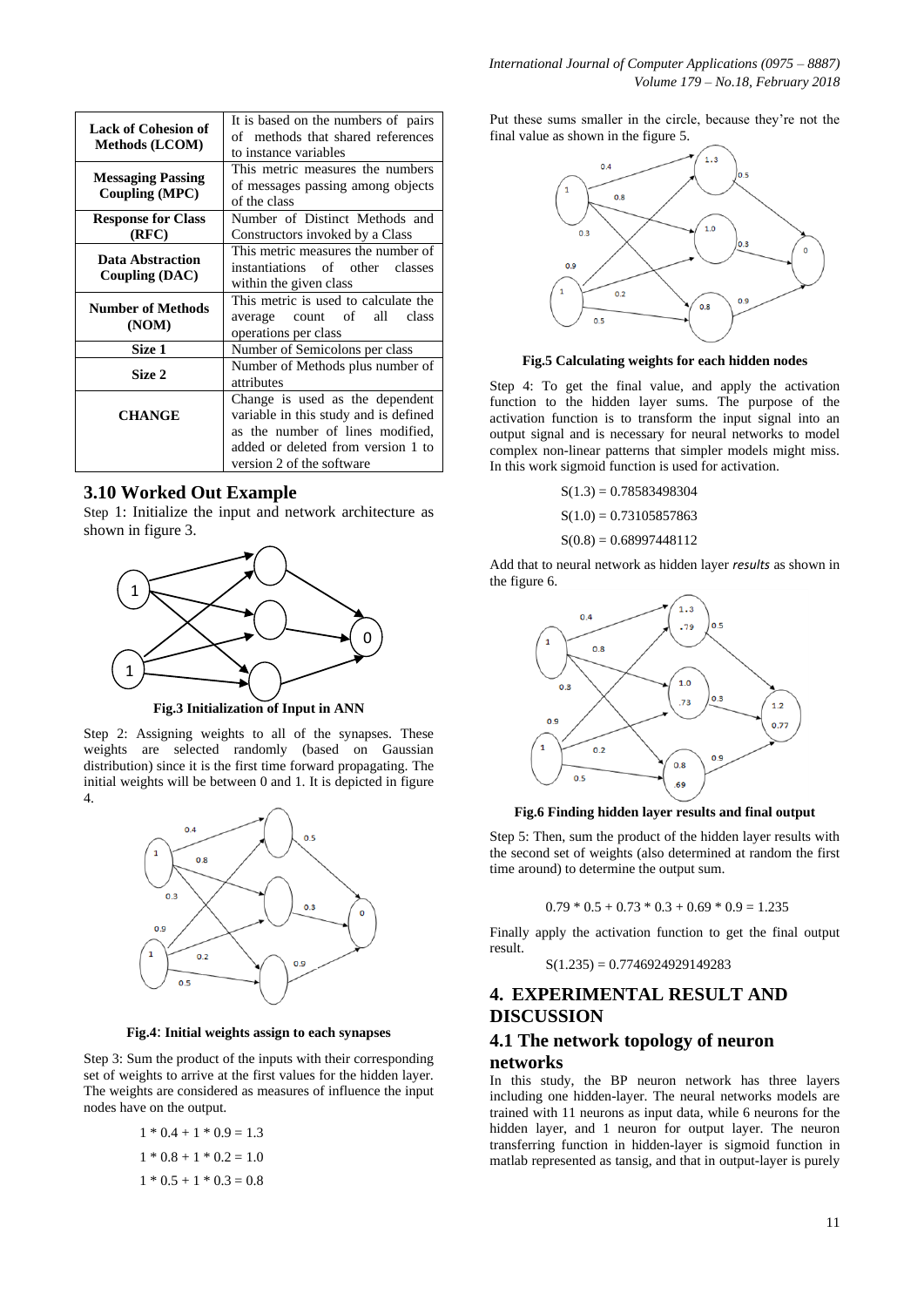linear is represented as purelin. And the training function is traingdm. The training error precision is 0.0001.

### **4.2 Parameters of PSO**

The parameters of PSO were selected as follows. The initial location and velocity of search point is randomly generated between [-1, 1]; the maximum velocity of particles is 0.5; the population size is 40; the maximum times of iteration is 30000; the accelerated coefficients  $c1 = 2.3$ ,  $c2=1.8$ ; the inertia weight is gradually decreased from 0.90 to 0.40 in order to reduce the influence of past velocity, and the particle dimension is 19.

| <b>Table 2 Statistics of class UIMS</b> |          |                |      |       |      |      |          |              |       |        |        |
|-----------------------------------------|----------|----------------|------|-------|------|------|----------|--------------|-------|--------|--------|
|                                         | Dit      | noc            | mpc  | Rfc   | Lcom | Dac  | Wmc      | <b>Nom</b>   | size2 | size1  | Change |
| Min                                     | $\Omega$ | $\overline{0}$ |      | 2     |      | 0    | $\Omega$ |              |       | 4      | 2      |
| <b>Max</b>                              | 4        | 8              | 12   | 101   | 31   | 21   | 69       | 40           | 61    | 439    | 289    |
| Mean                                    | 2.15     | 0.95           | 4.31 | 23.21 | 7.49 | 2.67 | 11.38    | 11.38        | 13.97 | 105.31 | 46.82  |
| <b>Median</b>                           | 2        | $\Omega$       | 3    | 17    | 6    |      |          | $\mathbf{r}$ | Q     | 74     | 18     |
| <b>Standard</b><br><b>Deviation</b>     | 0.90     | 2.01           | 3.41 | 20.19 | 6.11 | 4.22 | 15.90    | 10.21        | 13.47 | 115.34 | 71.89  |

**Table 3 Statistics of class QUES**

|                                     | dit  | <b>Noc</b> | Mpc    | Rfc   | Lcom | dac  | wmc   | nom   | size 2 | size 1 | <b>Change</b> |
|-------------------------------------|------|------------|--------|-------|------|------|-------|-------|--------|--------|---------------|
| Min                                 | 0    | 0          | ◠<br>∠ | 17    | 3    | 0    |       | 4     | 4      | 115    | 6             |
| <b>Max</b>                          | 4    | $\Omega$   | 42     | 156   | 33   | 25   | 83    | 57    | 82     | 1009   | 217           |
| Mean                                | 1.91 | 0.00       | 17.87  | 54.65 | 9.20 | 3.45 | 15.09 | 13.45 | 18.07  | 277.61 | 64.507246     |
| <b>Median</b>                       | ↑    | $\theta$   | 17     | 40    |      | ↑    | 9     | 6     | 10     | 216    | 52            |
| <b>Standard</b><br><b>Deviation</b> | 0.54 | 0.00       | 8.36   | 33.05 | 7.35 | 3.97 | 17.29 | 12.12 | 15.37  | 173.67 | 43.410362     |

Table 2 and 3 shows the calculated value of Min, Max, Median and Standard deviation values of the two software systems (UIMS and QUES). In this analysis, the derivative of inheritance metric "NOC" in UIMS has all its 39 classes and QUES software product has all its 69 classes with NOC values zero.

This indicates that there are no immediate sub-classes of a class in the class hierarchy and hence NOC is not considered in computing maintainability in this analysis.

# **4.3 Measures used to analyze software maintainability**

Various measures have been suggested to analyse the accuracy of prediction of a model. All these measures are based on the predicted value and the actual value. The actual and predicted values of the proposed model is implemented using matlab code.

The Evaluation metric used in this work are described below: Magnitude of Relative Error (MRE): It is measured by taking the absolute value of the difference between the actual value and the predicted value as given by Kitchenham [20]. The formula for this measure is:

$$
MRE = \frac{|Actualvalue - predicted value|}{Actual value}
$$

 $\Box$  Mean Magnitude of Relative Error (MMRE): MMRE is the mean of MRE as proposed by Conte, Dunsmore and Shen [21]. The formula for this measure is:

$$
MMRE = \sum_{I=1}^{N} MRE_I
$$

Pred: Pred is measured by the predicted values whose MRE is less than or equal to a specified value. This was proposed by Fentom [22]. The formula for this measure is given in the Pred() equation, where k is the number of predicted values which are lesser than or equal to the specified value, q is the specified value and N is the total number of cases.

$$
Pred(q) = \frac{K}{N}
$$

**Table 4 Performance comparison of proposed NPSO with the other existing methods**

|                              | <b>Measures</b>   |             |            |            |  |  |  |  |  |  |
|------------------------------|-------------------|-------------|------------|------------|--|--|--|--|--|--|
| <b>Models</b><br><b>Used</b> | Max<br><b>MRE</b> | <b>MMRE</b> | Pred(0.25) | Pred(0.75) |  |  |  |  |  |  |
| <b>GMDH</b>                  | 3.42656           | 0.3341      | 0.2894     | 0.5263     |  |  |  |  |  |  |
| <b>GRNN</b>                  | 2.40739           | 0.3094      | 0.2987     | 0.5526     |  |  |  |  |  |  |
| <b>PNN</b>                   | 3.05611           | 0.3353      | 0.2631     | 0.5526     |  |  |  |  |  |  |
| <b>NPSO</b>                  | 2.02547           | 0.2931      | 0.2998     | 0.5612     |  |  |  |  |  |  |

The table 4 shows the performance comparison of GMDH, GRNN, PNN and proposed NPSO. The four different types of evaluation metrics are used in this simulation performance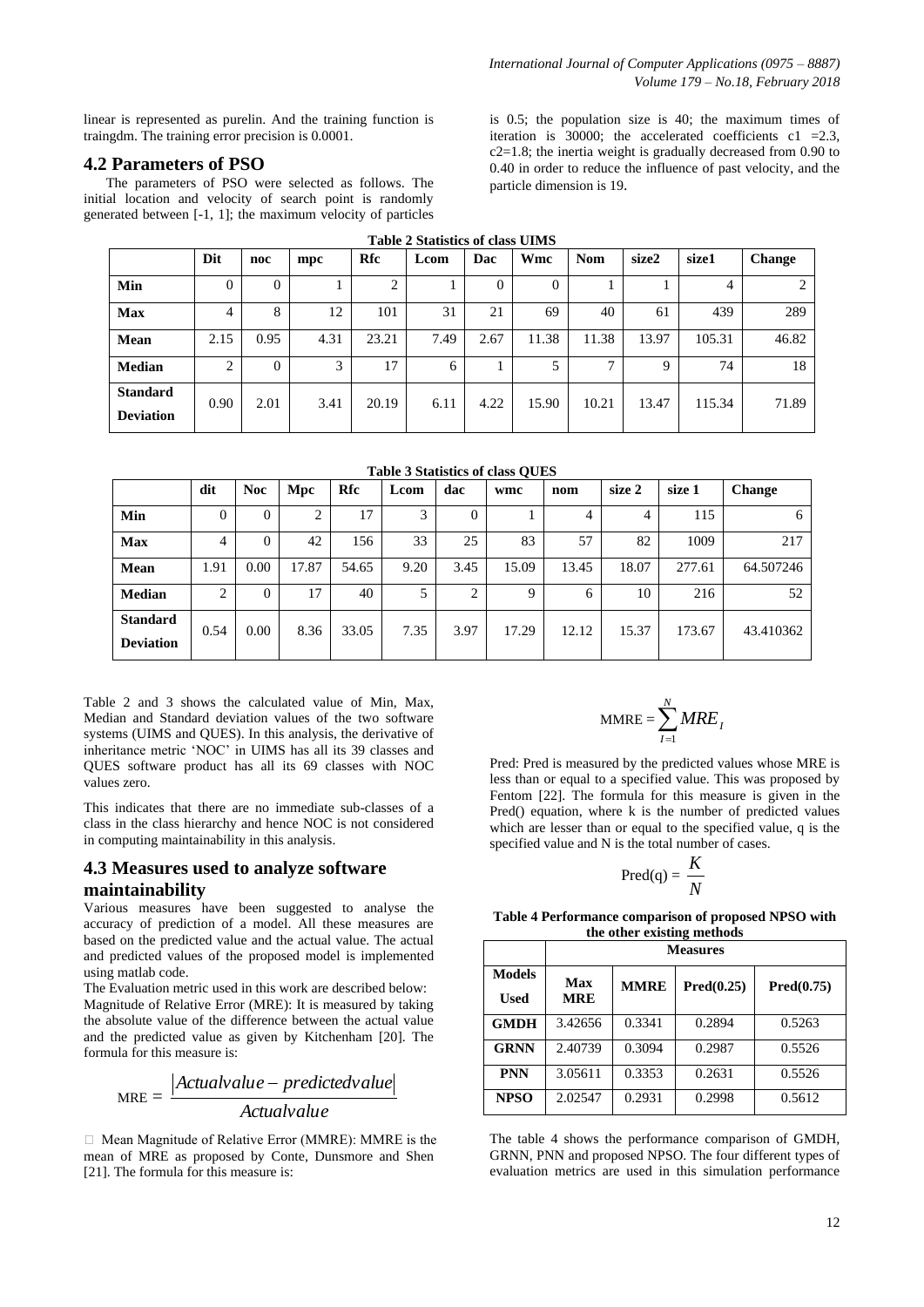result. From the table it is observed that the Max MRE is obtained by GMDH whereas the NPSO has the least error value. The least error value obtained by this proposed work shows that its performance is higher in prediction of accurate outcomes.



**Fig.7 Performance comparison based on MAX MRE**

In this work the class used for prediction is change. The MRE value is computed based on computing the difference between actual values of class attribute change for each record which is compared with the predicted outcome of the NPSO for each instances and dividing with the actual value. The maximum MRE value of each technique is compared and shown in the figure above. The proposed NPSO shows better performance by producing minimum error value next to that GRNN holds the place and the worst case is produced by GMDH.



**Fig.8 Performance comparison based on MMRE**

In this work each instance of maintenance dataset MRE values obtained from the above-mentioned formula is summed together for whole dataset and produces mean magnitude of relative error. The optimal search quality of the particle swarm optimization with neural network optimized the prediction of software maintenance cost.



**Fig.9 Performance comparison on the Prediction value 0.25**



**Fig.10 Performance Comparison based on predicted value 0.75.**

The output of the result predicted by NPSO is compared with the actual output of the class attribute change for the given prediction value 0.25 and 0.75. The whole prediction values cannot be listed in this paper, so running example for two prediction values are taken. The number of times the prediction value 0.25 and 0.75 produced by the proposed model is taken into the count and total number of instances is divided with that count. The proposed model produces more number of correct prediction values than the other existing approaches because of its heuristic learning"s and correcting technique.

## **5. CONCLUSION**

In this work four different machine learning algorithms are used for the purpose of prediction of software maintainability. The goal of this study is to construct suitable model using machine learning algorithm for the prediction of objectoriented software maintainability which is not only easy to apply but also could reduce the prediction errors to minimum. This study quantitatively evaluates the prediction capability of three neural network- based algorithms. It compares the three existing models namely GMDH, GRNN PNN with proposed Neuro-PSO (NPSO) on the basis of four measures: MRE, MMRE, Pred (0.25) and Pred (0.75) from which it is concluded that out of the four models, Neuro-PSO gives the best results and the least value for MMRE and maximum values for Pred (0.25) and Pred (0.75). This technique concludes that Neuro-PSO is the best model for prediction of software maintainability. Future work may contain additional quantitative studies on different datasets so as to ensure the full potential of Neuro-PSO. Another direction of study may suggest combining of Neuro-PSO model with other data mining models to develop a prediction model which would more accurately predict software maintainability.

#### **6. REFERENCES**

- [1] Kan, S.H., Metrics and models in software quality engineering. 2002: Addison-Wesley Longman Publishing Co., Inc.
- [2] Coleman, D., et al., Using metrics to evaluate software system maintainability. Computer, 1994. 27(8): p. 44-49.
- [3] Singh, B. and S.P. Kannojia, A Model for Software Product Quality Prediction. 2012
- [4] John Michura, Miriam A. M. Capretz, and Shuying Wang, Extension of Object-Oriented Metrics Suite for Software Maintenance, Software Engineering, Volume 2013 (2013)